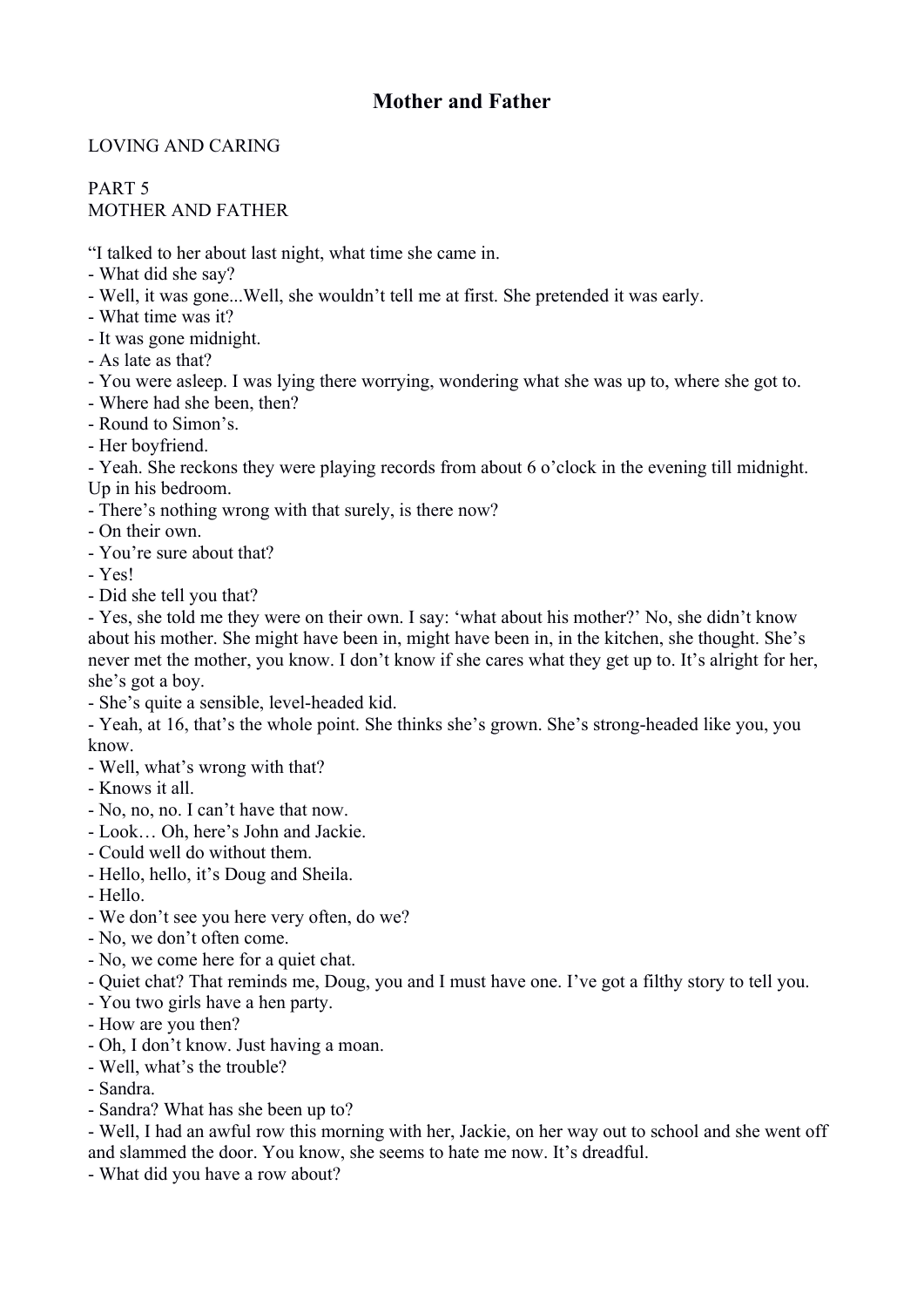- Well, she came in late again last night. It was nearly midnight, you know. She'd been around to that boy again, Simon. She reckons they were round at his place in his bedroom all evening playing records.

- Well, I expect his mum and dad were there, weren't they?

- No, that's the whole point. I said: 'who else was there?' and she didn't know. Perhaps his mum was in the kitchen. She never meets the mother, you know. She can't seem to be bothered, can she? I think it's dreadful.

- I don't think you should take it too seriously.

- Well, I can't help it. She won't tell me anything, you know, I ask her and she says I'm prying and I don't understand. I feel so worried about her, I really do.

- Maybe they're in love.

- In love? She's only just 16.

- You're really worried about this, I can see it.

- I am. You know, supposing something happened and...

- Do you think they're sleeping together?

- They might be, mightn't they? I mean from 6 o'clock until midnight in a bedroom, anything can happen. She won't tell me.

- She won't talk to you at all?

- No.

- Perhaps it's asking too many questions that's making her clam up and perhaps if you were not so worried, tried to relax more, then she could feel she could come and talk to you about it.

- Well, I don't find it easy. I'm not being nosy, Jackie. I really care about her, I'm worried that she's throwing herself away. She's given up all of her old friends, she's just been out with this Simon for 3 months like an old married couple.

- This might be causing her a few problems herself. She might really want to talk to you but you know, if, if the basis was better, if you were just on a more friendly basis, she might be able to speak to you.

- It used to be like that but suddenly she seems like a different person, you know. It's rows… I can't stand all the rows, it's awful. Do you have this too with your Brian?

- Oh, no. We don't have any trouble with him. We never have, he's always been very open. Of course his dad, you see, does treat him as an equal a good deal of the time. Maybe this is it. Maybe if you got her more involved in your problems."

"Where did you get that one from?

- I'll tell you. I got it from Brian. He comes back from school everyday with one.

- A chip off the old block.

- Well, of course. What do you know about it? Let's face it. He tells me everything and I've told him quite a bit too. Some of the kids nowadays seem to think they invented the whole thing. I'm more for being out-there. I think if you put things under covers, if you make it sound dirty... Mind you, I asked my old man, ages ago it was: 'is sex dirty?'. And he said: 'if you do it right, yes'. When you start hiding it, you make something dirty, you make it illegal, people... They fancy it more, you know how it is. I'm sure you had it when you were a kid yourself.

- Well…

- Let's face it, it takes two to tango, doesn't it?

- That's true.

- It doesn't take just one boy, the girl's got to say yes. If she says no, he's gonna believe it. Brian tells me how many he's made.

- Really?

- Yes. I think it's good to spread the oats before you get married. Have the rehearsal first and the show afterwards.

- You've got a boy and I've got a girl, it's quite different you know.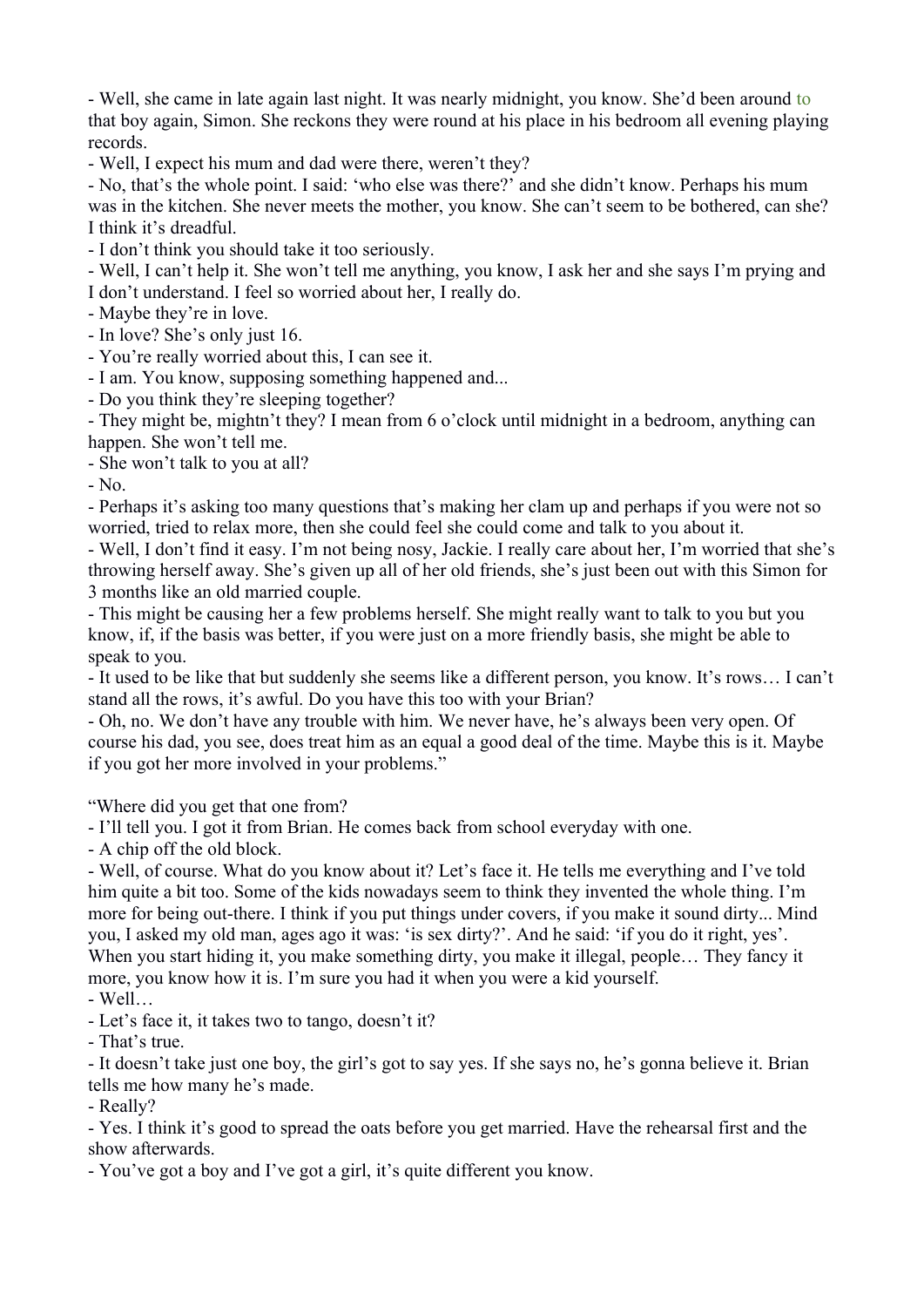- It isn't really, honestly. The silly thing is: let the boy practice, rehearse a bit, you know. I mean, so many marriages have broken up because mum and dad can't talk to them, they don't know what they're doing with their kids. It has broken up more marriages.

- It's probably true.

- I think you've got a very wrong attitude. You hide it and they're going to do it anyway, aren't they?

- Well, I suppose so.
- It's that human nature. Let's face it, Doug, when you were younger, you tried, didn't you?
- I suppose I did, yes.
- You didn't come near any harm, you didn't do any harm.

- No.

- You just play it cool. Let's go break up that hen party over here. My word, you do yack around, don't you?

- Don't forget, any time you want to have a chat, just ring me up.

- Sorry to be in such a mood.

- Oh, it's alright.

- Come on, Jackie, we'd better go and see what Brian is up to. See you soon, kids.

- Bye, bye.
- Bye, bye Jackie.
- Bye, John.
- I'm absolutely astounded.
- What do you mean?

- What he had to say about his Brian. I mean if I thought that our Sandra was at home with him, carrying on the way he encourages almost the seduction, open seduction. It's absolutely astounding. It's got me a bit worried because from what you told before with this Simon playing records or so they say until midnight. I think we should rather call a halt to this. I think we should make it again and to come in at about 11 o'clock at the latest.

- I don't how we're going to stop her there, Doug. I don't know how we can make her stay in and sort of tying tie her in her room. I mean, if she just goes out and doesn't come in, what do we do? - I suppose it's a lack of communication.

- Well, it is but not for the want of trying. You never talk to her, do you? You leave it all to me.

- I think it's the mother's job.
- That's good. It's Dad's job to do the nice things and Mum's job to do the nasty.

- With a boy, with a boy, I think it's better.

- Jackie reckons that girls can sometimes talk to their fathers. She says they don't have any trouble. I'll tell you what Jackie said. I asked, you know, if they have this trouble with Brian and she said that he sort of tells her things but she doesn't ask. She seems to think that I ask too much, you know, and if I wasn't quite so anxious and didn't keep asking her things, she might just come and tell me.

- Perhaps she's got something there.
- You think it's my fault?
- No, I don't say it's your fault.
- Well, I think it might be, Doug, I don't know…
- It's nobody's fault.
- I don't know. I feel so fed up about it all.
- No, don't take it like that.
- Always done what we could for her and…
- Those are our responsibilities.

- She doesn't seem to realize how much we love her. That's all it is. We just want her to be happy. Not throw herself away on the first boy she meets.

- Well, it's all. It's for her own good, love. If we talk to her sensibly, surely….

- Well, I do talk to her sensibly, all the time. She just doesn't want to know.